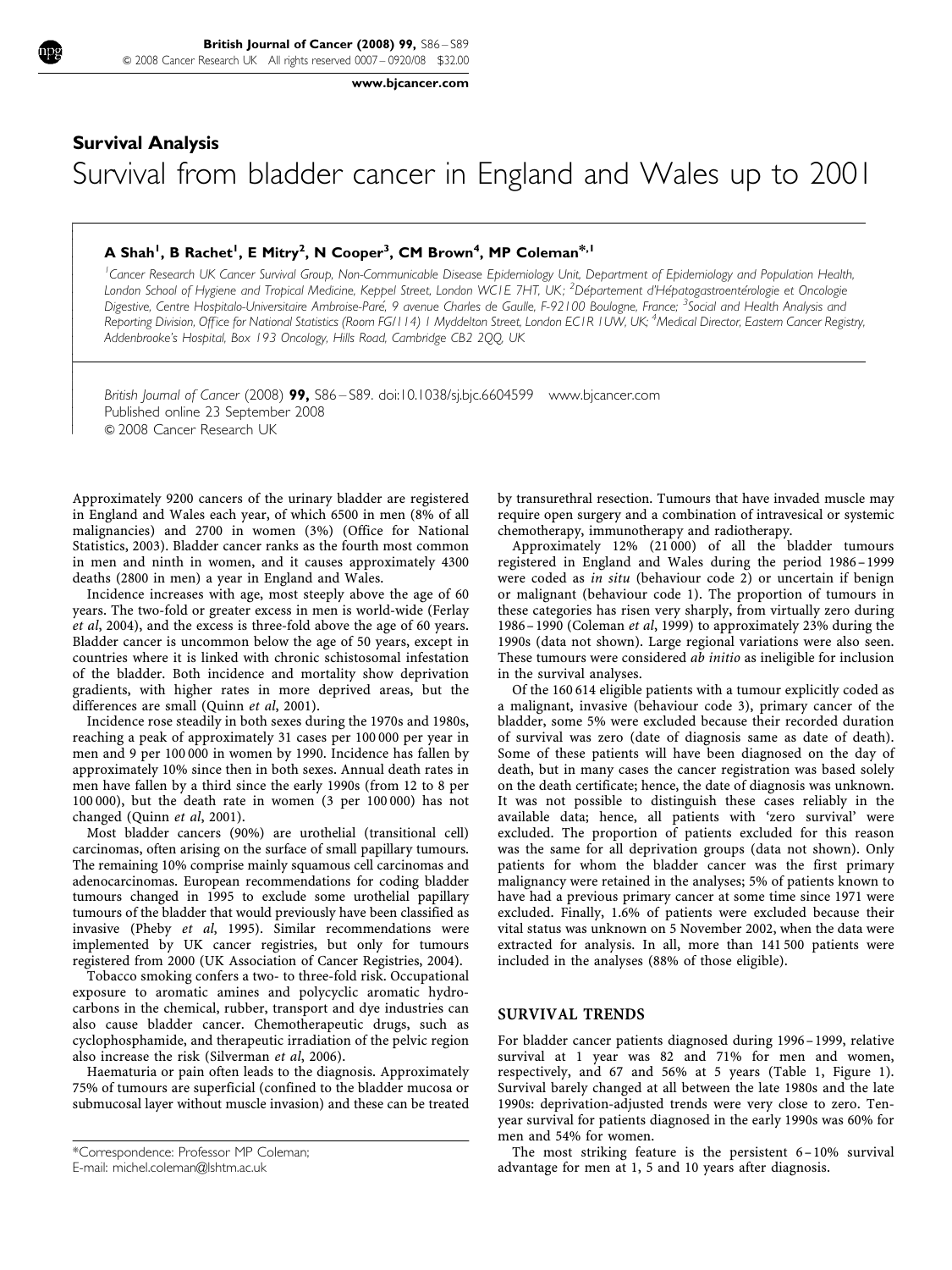

<span id="page-1-0"></span>Table I Trends in relative survival (%) by sex, time since diagnosis and calendar period of diagnosis: England and Wales, adults (15–99 years) diagnosed during 1986–1999 and followed up to 2001

|                                |                              | Calendar period of diagnosis <sup>a</sup> |                                                              |                              |                                                              |                           |                              |                                                  |                                                                  |                                                                    |                                                              |
|--------------------------------|------------------------------|-------------------------------------------|--------------------------------------------------------------|------------------------------|--------------------------------------------------------------|---------------------------|------------------------------|--------------------------------------------------|------------------------------------------------------------------|--------------------------------------------------------------------|--------------------------------------------------------------|
|                                |                              | 1986-1990                                 |                                                              | $1991 - 1995$                |                                                              | 1996 - 1999               |                              | Average change (%)<br>every 5 years <sup>b</sup> |                                                                  | Prediction <sup>c</sup> for patients<br>diagnosed during 2000-2001 |                                                              |
| <b>Time since</b><br>diagnosis |                              | <b>Survival</b><br>(%)                    | 95% CI                                                       | Survival<br>$(\%)$           | 95% CI                                                       | <b>Survival</b><br>$(\%)$ | 95% CI                       | <b>Survival</b><br>(%)                           | 95% CI                                                           | <b>Survival</b><br>$(\%)$                                          | 95% CI                                                       |
| l year                         | Men<br>Women                 | 82.2<br>72.2                              | (81.7, 82.6)<br>(71.4, 73.0)                                 | 82.7<br>71.2                 | (82.3, 83.1)<br>(70.4, 72.0)                                 | 81.6<br>70.6              | (81.1, 82.1)<br>(69.7, 71.5) | 0.0<br>0.2                                       | $(-0.9, 0.9)$<br>$(-1.5, 1.9)$                                   | 81.4<br>71.I                                                       | (80.6, 82.1)<br>(69.8, 72.4)                                 |
| 5 years<br>10 years            | Men<br>Women<br>Men<br>Women | 66.3<br>58.7<br>59.I<br>53.6              | (65.7, 67.0)<br>(57.7, 59.8)<br>(58.3, 59.9)<br>(52.4, 54.8) | 66.6<br>58.0<br>60.3<br>53.9 | (66.0, 67.2)<br>(57.1, 59.0)<br>(59.4, 61.3)<br>(52.6, 55.2) | 66.5<br>56.3              | (65.6, 67.4)<br>(55.0, 57.6) | 0.7<br>$-0.8$<br>2.7<br>3.6                      | $(-0.7, 2.2)$<br>$(-3.0, 1.5)$<br>$(-0.7, 6.0)$<br>$(-1.2, 8.3)$ | 66.I<br>57.0<br>60.9<br>53.0                                       | (65.1, 67.2)<br>(55.4, 58.6)<br>(59.6, 62.2)<br>(51.2, 54.9) |

CI=confidence interval. <sup>a</sup>Survival estimated with cohort or complete approach (see [Rachet](#page-3-0) e*t al*, 2008). <sup>b</sup>Mean absolute change (%) in survival every 5 years, adjusted for deprivation (see [Rachet](#page-3-0) et al, 2008). <sup>c</sup>Survival estimated with hybrid approach (see Rachet et al, 2008).



Figure I Relative survival (%) up to 10 years after diagnosis by sex and calendar period of diagnosis: England and Wales, adults (15–99 years) diagnosed during 1986–1999 and followed up to 2001. Survival estimated with cohort or complete approach (1986–1990, 1991–1995, 1996– 1999) or hybrid approach (2000–2001) (see [Rachet](#page-3-0) et al, 2008).

Examination of patients' survival experience during 2000–2001 with hybrid analysis [\(Brenner and Rachet, 2004](#page-3-0)) does not suggest that survival up to 10 years after diagnosis is likely to increase in the near future (Table 1).

## DEPRIVATION

The deprivation gap in survival at 1, 5 and 10 years between the most affluent and the most deprived groups ranged from  $-4$  to  $-10\%$ .

This was remarkably consistent for both men and women diagnosed from the late 1980s to the late 1990s. All the estimates of the deprivation gap in survival were statistically significant at the 1% level [\(Table 2, Figure 2](#page-2-0)).

The deprivation gap in survival up to 10 years widened slightly for both sexes, but the rate of change every 5 years was not itself statistically significant.

Hybrid analysis does not suggest any imminent change in the deprivation gap in survival up to 10 years for men, although some reduction of the socioeconomic differences may occur for women [\(Table 2\)](#page-2-0).

## COMMENT

Survival for bladder cancer patients diagnosed in England and Wales during 1996–1999 seems to have been no higher than for patients diagnosed during 1986–1990, a decade earlier. Since survival up to 5 years did not increase by more than  $2-3\%$ between the early 1980s and the late 1980s either ([Coleman](#page-3-0) et al, [1999](#page-3-0)), it would seem that bladder cancer survival in England and Wales as a whole has not increased much for almost 20 years.

The large and significant deprivation gap in survival between the most affluent and deprived patients  $(-4 \text{ to } -10\%)$  has not shrunk either.

The male survival advantage for bladder cancer (6–10%) is larger than for cancers of the upper urinary tract  $(2-4\%)$ . This has been a consistent feature for both cancers since the 1970s [\(Coleman](#page-3-0) et al, 1999). It is all the more striking because among the other common cancers, only breast cancer shows a survival advantage for men.

Changes in the spectrum of what is recorded – and treated – as an invasive malignant tumour can affect the interpretation of time trends in population-based cancer incidence and survival. Trends are more difficult to interpret for bladder cancer than for many other cancers, because of difficulties in the pathological definition of disease, variation between cancer registries in coding practice, and changes over time in both factors. Thus, the proportion of bladder tumours coded as in situ or of uncertain behaviour in England and Wales jumped from virtually zero for 1986– 1990 to an average of 23% for 1996–1999. Similarly, the proportion of in situ tumours rose from 1 to 7% in the United States during the 1970s and has continued to rise since then [\(Silverman](#page-3-0) et al, 2006). Small biopsy fragments taken at cystoscopy may not enable the pathologist to determine unequivocally if the tumour is invasive or in situ, but the speed and magnitude of this shift must reflect changes in the pathological classification and registry coding of bladder tumours more than true change in the pathology of disease.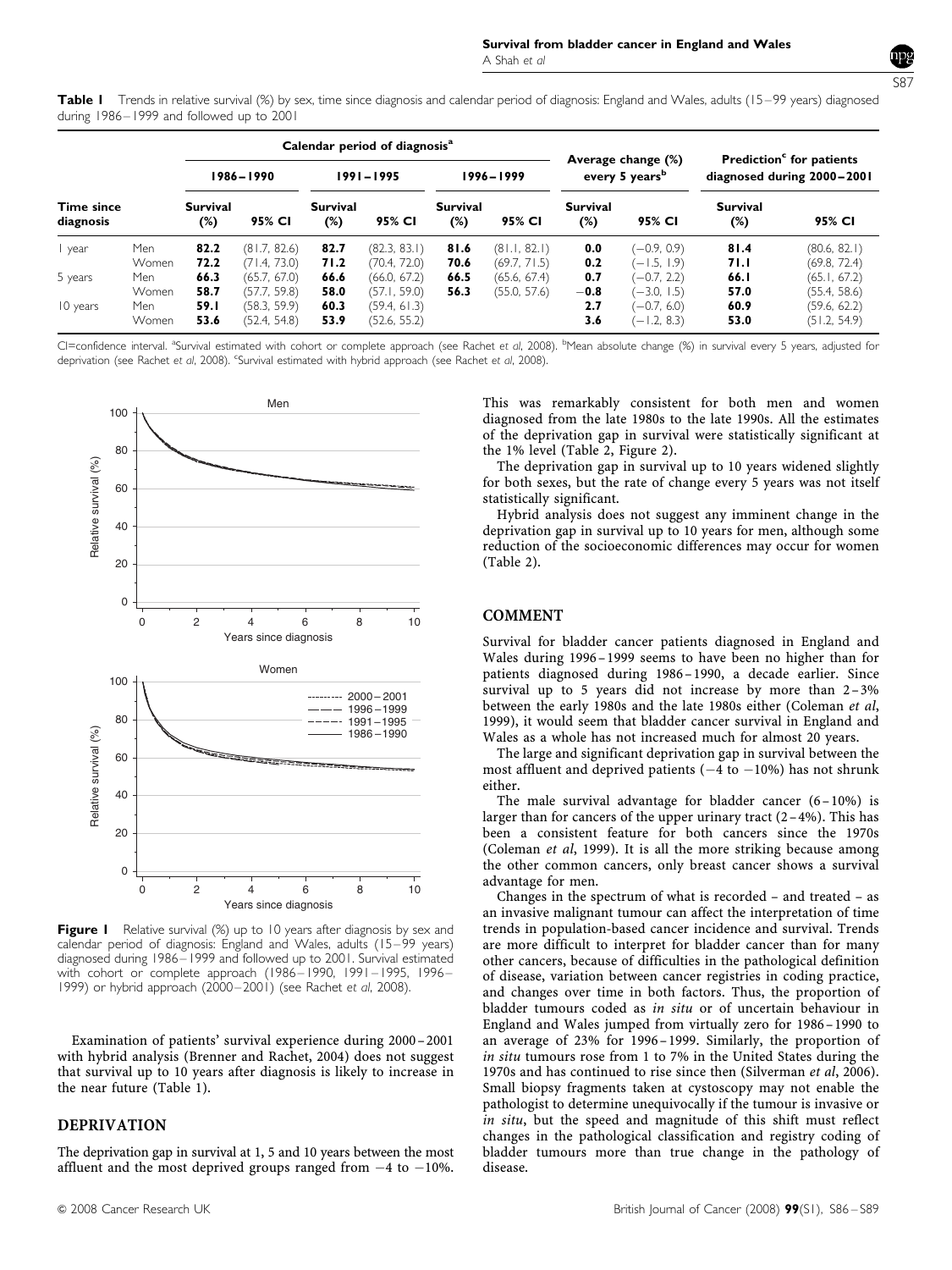<span id="page-2-0"></span>S88

Table 2 Trends in the deprivation gap in relative survival (%) by sex, time since diagnosis and calendar period of diagnosis: England and Wales, adults (15–99 years) diagnosed during 1986–1999 and followed up to 2001

|                         |                              | Calendar period of diagnosis <sup>a</sup>    |                                                                    |                                               |                                                                    |                              |                                  |                                                  |                                                                  |                                                                    |                                                                     |
|-------------------------|------------------------------|----------------------------------------------|--------------------------------------------------------------------|-----------------------------------------------|--------------------------------------------------------------------|------------------------------|----------------------------------|--------------------------------------------------|------------------------------------------------------------------|--------------------------------------------------------------------|---------------------------------------------------------------------|
|                         |                              | 1986-1990                                    |                                                                    | $1991 - 1995$                                 |                                                                    | $1996 - 1999$                |                                  | Average change (%)<br>every 5 years <sup>b</sup> |                                                                  | Prediction <sup>c</sup> for patients<br>diagnosed during 2000-2001 |                                                                     |
| Time since<br>diagnosis |                              | <b>Deprivation</b><br>gap(%)                 | 95% CI                                                             | <b>Deprivation</b><br>gap(%)                  | 95% CI                                                             | <b>Deprivation</b><br>gap(%) | 95% CI                           | <b>Deprivation</b><br>gap(%)                     | 95% CI                                                           | <b>Deprivation</b><br>gap(%)                                       | 95% CI                                                              |
| year                    | Men<br>Women                 | $-4.1***$<br>$-4.3**$                        | $(-5.5, -2.8)$<br>$(-6.8, -1.9)$                                   | $-5.3**$<br>$-7.0**$                          | $(-6.6, -4.1)$<br>$(-9.4, -4.7)$                                   | $-4.6**$<br>$-6.5**$         | $(-6.1, -3.1)$<br>$(-9.2, -3.8)$ | $-0.3$<br>$-1.2$                                 | $(-1.4, 0.7)$<br>$(-3.1, 0.7)$                                   | $-4.8**$<br>$-5.3**$                                               | $(-6.9, -2.6)$<br>$(-9.2, -1.5)$                                    |
| 5 years<br>10 years     | Men<br>Women<br>Men<br>Women | $-4.4**$<br>$-5.3**$<br>$-3.8**$<br>$-6.0**$ | $-6.3, -2.4$<br>$(-8.3, -2.3)$<br>$(-6.2, -1.3)$<br>$(-9.6, -2.5)$ | $-6.5**$<br>$-9.7**$<br>$-5.9**$<br>$-10.2**$ | $(-8.4, -4.7)$<br>$-12.5, -6.8$<br>$(-8.8, -3.1)$<br>$-14.1, -6.2$ | $-5.7**$<br>$-5.8**$         | $(-8.2, -3.1)$<br>$(-9.5, -2.0)$ | $-0.9$<br>$-0.7$<br>$-2.2$<br>$-4.1$             | $(-2.5, 0.8)$<br>$(-3.2, 1.8)$<br>$(-5.9, 1.5)$<br>$(-9.4, 1.2)$ | $-6.1***$<br>$-3.4$<br>$-6.5**$<br>$-2.5$                          | $(-9.1, -3.0)$<br>$(-8.1, 1.4)$<br>$(-10.2, -2.8)$<br>$(-8.0, 3.1)$ |

CI=confidence interval. <sup>a</sup>Survival estimated with cohort or complete approach (see [Rachet](#page-3-0) et al, 2008). <sup>b</sup>Mean absolute change (%) in the deprivation gap in survival every 5 years, adjusted for the underlying trend in survival (see [Rachet](#page-3-0) et al, 2008). <sup>c</sup>Survival estimated with hybrid approach (see Rachet et al, 2008). \*\*P<0.01.



**Figure 2** Trends in the deprivation gap in 5-year relative survival (%) by sex and calendar period of diagnosis: England and Wales, adults (15-99 years) diagnosed during 1986–1999 and followed up to 2001.

The declining incidence of invasive cancer of the bladder probably reflects earlier declines in tobacco smoking, but it may also echo this shift in the recorded spectrum of malignant behaviour. An increasing proportion of bladder tumours is now being coded as in situ or uncertain if benign or malignant. Some of these tumours are of low invasive potential [\(Newling](#page-3-0) et al, 1995). The recommended change in coding practice by European registries was made in 1995, but pathological practice may have changed before that. If a substantial proportion of bladder tumours that were classified by the pathologist (and coded by

the cancer registry) as invasive during the 1980s would have been coded as in situ or of uncertain malignancy in the late 1990s, this would tend to cause both a decline in the recorded incidence of invasive cancer of the bladder and – as those low-grade tumours would also be excluded from survival analysis – a decline in survival from bladder cancer.

Regional variation within England and Wales in the percentage of bladder tumours coded as in situ or of uncertain malignancy is very wide. The overall percentage of in situ tumours during 1986– 1999 ranged from less than 1 up to 27% among the 10 cancer registries (national average 8.1%). In some registries, it rose from less than 1% in 1986–1990 to 35% by 1996– 1999, whereas in others it was stable at 1 –2% (data not shown). A similar pattern was seen for tumours of benign or uncertain behaviour, the percentage ranging from 0.4 to 31% of all bladder tumour registrations during the period 1986– 1999 (national average 3.4%), with similarly disparate trends among registries over that period. This must overstate any true underlying regional variation, and it reflects differences in pathological classification and registry coding practice. The relevance of these patterns is that the national data for the period 1986– 1999 do not comprise a consistently defined group of bladder cancers.

Thus, a study of 1500 bladder cancer patients diagnosed in the West Midlands in 1990–1991 (Begum et al[, 2004\)](#page-3-0) found a socioeconomic gradient in crude (all-cause) survival, but not in cause-specific survival (deaths certified as due to bladder cancer), which should be very close to relative survival if death certification is accurate. The difference in crude survival at 5 years between the most affluent and most deprived groups (7%) was similar to that seen for West Midlands and for England as a whole during 1986– 1990 [\(Coleman](#page-3-0) et al, 1999), but the survival estimates themselves (56–63%) were some 15% higher. These discrepancies suggest both errors in attribution of the cause of death and/or selection bias: fewer tumours were classified as in situ or benign in the West Midlands during 1986–1999 than in other regions of England (data not shown).

Bladder cancer survival rates observed in the late 1990s may therefore reflect a more aggressive spectrum of bladder tumours than those retained in survival analyses for the 1980s. This might help to explain why survival from bladder cancer seems to have improved so little between the 1980s and the 1990s.

More robustly interpretable information on populationbased bladder cancer survival trends will require greater consistency in pathological definition and coding than seems to be available at present; this will take some time. In the meantime, examination of survival trends by stage of disease at diagnosis should prove informative, particularly if early-stage disease were excluded.